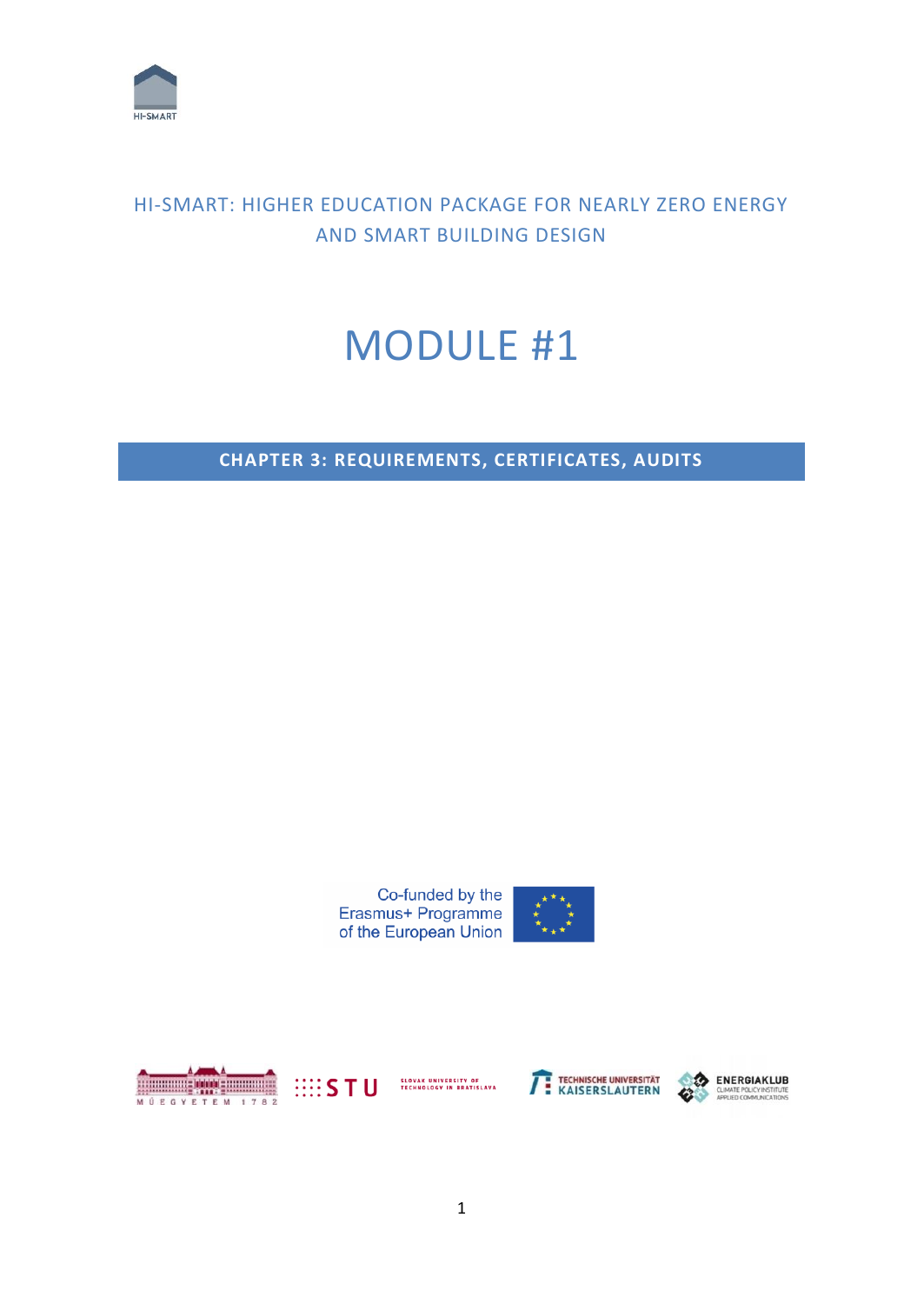

To monitor the efficiency of a given building and design its development/refurbishment to an even better performing level, a status quo analysis is needed. Energy performance certificates (EPC) and energy audits (EA) are the main tools for this purpose, both of them giving an overview on energy consumption/needs and advice on how to raise energy performance. The differences between them are presented below.

|                     | <b>EPC</b>                                                                                                      | <b>Energy audits</b>                                                                         |
|---------------------|-----------------------------------------------------------------------------------------------------------------|----------------------------------------------------------------------------------------------|
| <b>Regulated by</b> | EPBD + national regulations                                                                                     | EED, EN 16247 standard                                                                       |
| <b>Focus on</b>     | all buildings and building units with                                                                           | industrial and large                                                                         |
|                     | some exceptions                                                                                                 | buildings, corporations                                                                      |
| <b>Based on</b>     | mostly asset method (calculations),                                                                             | both asset method                                                                            |
|                     | in certain countries and cases                                                                                  | (calculations), and                                                                          |
|                     | operational method (historical                                                                                  | operational method                                                                           |
|                     | data)                                                                                                           | (historical data)                                                                            |
| <b>Due</b>          | when a new building is<br>built<br>when a building or<br>building unit is sold or<br>rented<br>public buildings | in every 4 years                                                                             |
| Inform about        | energy performance of the building<br>with standardised user profile                                            | energy performance of the<br>building with real user<br>profile, technology and<br>logistics |

**Table 1.3.1: Differences of EPCs and energy audits (own compilation)**

#### 1.3.1 ENERGY PERFORMANCE CERTIFICATES

The Energy Performance Certificate is a legal document certifying the energy performance of houses and building units by evaluating the entire energy supply system (heating, domestic hot water, cooling, ventilation and lighting) system.

The Energy Performance Certificates are regulated by EPBD as well, because the system of certificates is a crucial tool to promote the energy performance of buildings.

According to the EPBD "Energy performance certificate" means a certificate recognized by a Member State or by a legal person designated by it, which indicates the energy performance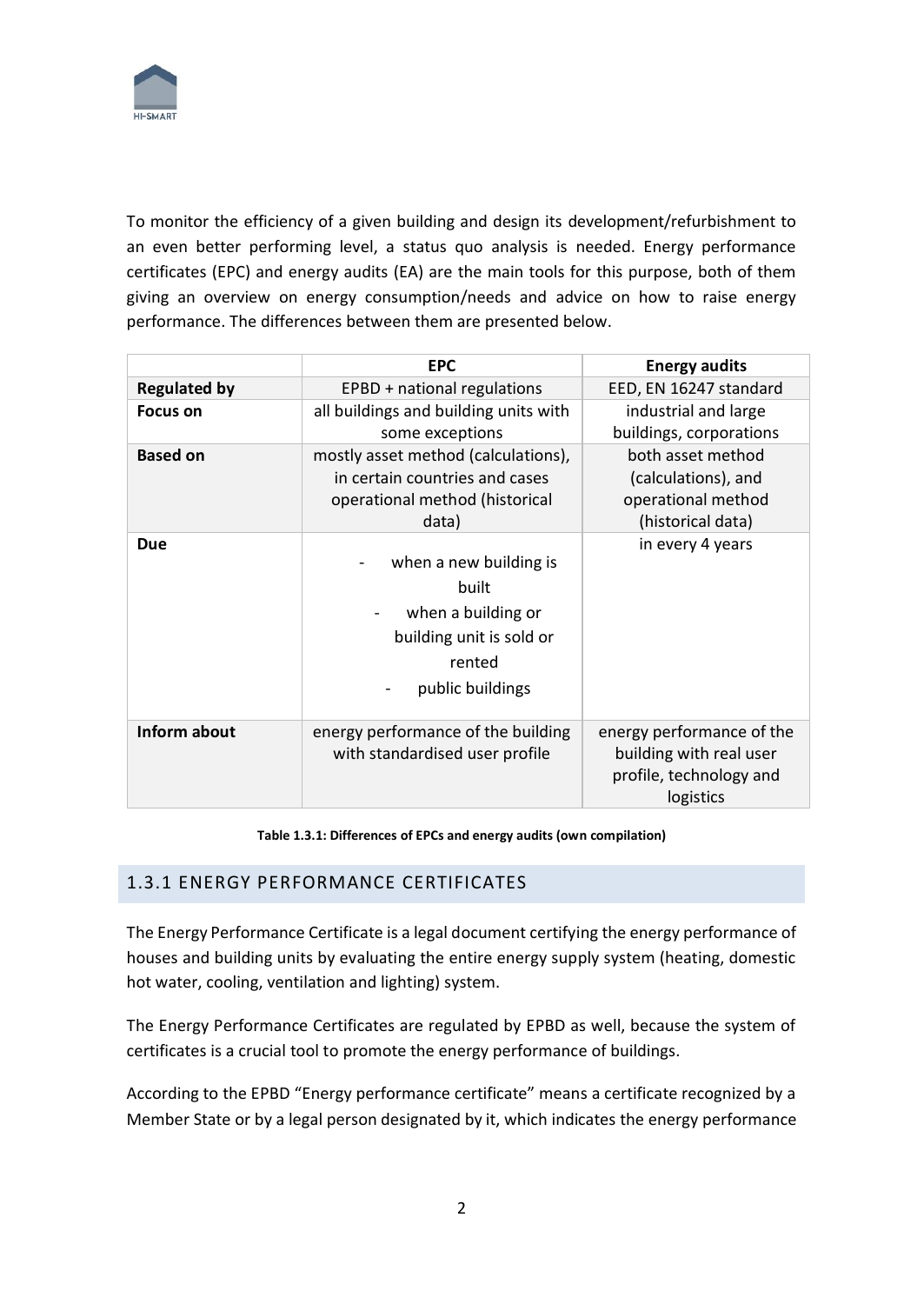

of a building or building unit, calculated according to a methodology adopted in accordance with Article 3 (calculation the energy performance of buildings). Other relevant articles are:

- Article 11: Energy performance certificates
- Article 12: Issue of energy performance certificates
- Article 13: Display of energy performance certificates

The ultimate goal of EPCs is to create a demand-driven market for energy efficiency in the building sector.

EPCs not only provide new and objective information for the building industry (owners, occupants and real-estate actors) to compare and assess buildings, but also can be a transparent tool to justify and design energy efficiency improvements. EPCs will put energy performance into the decision-making process at real-estate transactions by providing recommendations for the cost-effective or cost-optimal upgrading and can potentially influence builders and real estate owners to invest in greater volume in energy performance.

The framework of EPCs is shaped by each member state in order to show the energy performance of a building or building unit, calculated based on a methodology in accordance with the EPBD.

EPCs are obligatory to be produced for every building (and building unit) that

- is newly constructed,
- is sold or rented to a new tenant
- undergoes major renovation (>1000m<sup>2</sup>) or
- $\bullet$  is a public building where the total useful floor area is over 250 m<sup>2</sup> (due to exemplary reasons).

EPCs include the energy performance of a building and its reference values such as the minimum energy performance requirements. EPCs should include recommendations for the cost-optimal or cost-effective improvements of the energy performance of the building or building unit or even of a building element. These recommendations listed by the creator of the EPC should be technically feasible for the specific building and may provide an estimate for the range of payback periods or cost-benefits over its economic life cycle. An indication as to where the owner or tenant can receive more detailed information shall also be mentioned. Financing possibilities may also be provided to the owner or tenant.

Energy performance can be shown both as quantitative values (e.g., in  $kWh/m^2*year$ ) and as rating results (A+, A, B, C and so on). The better the rating of a building, the more economically it uses energy, the lower the expected energy costs (presuming proper use of the building).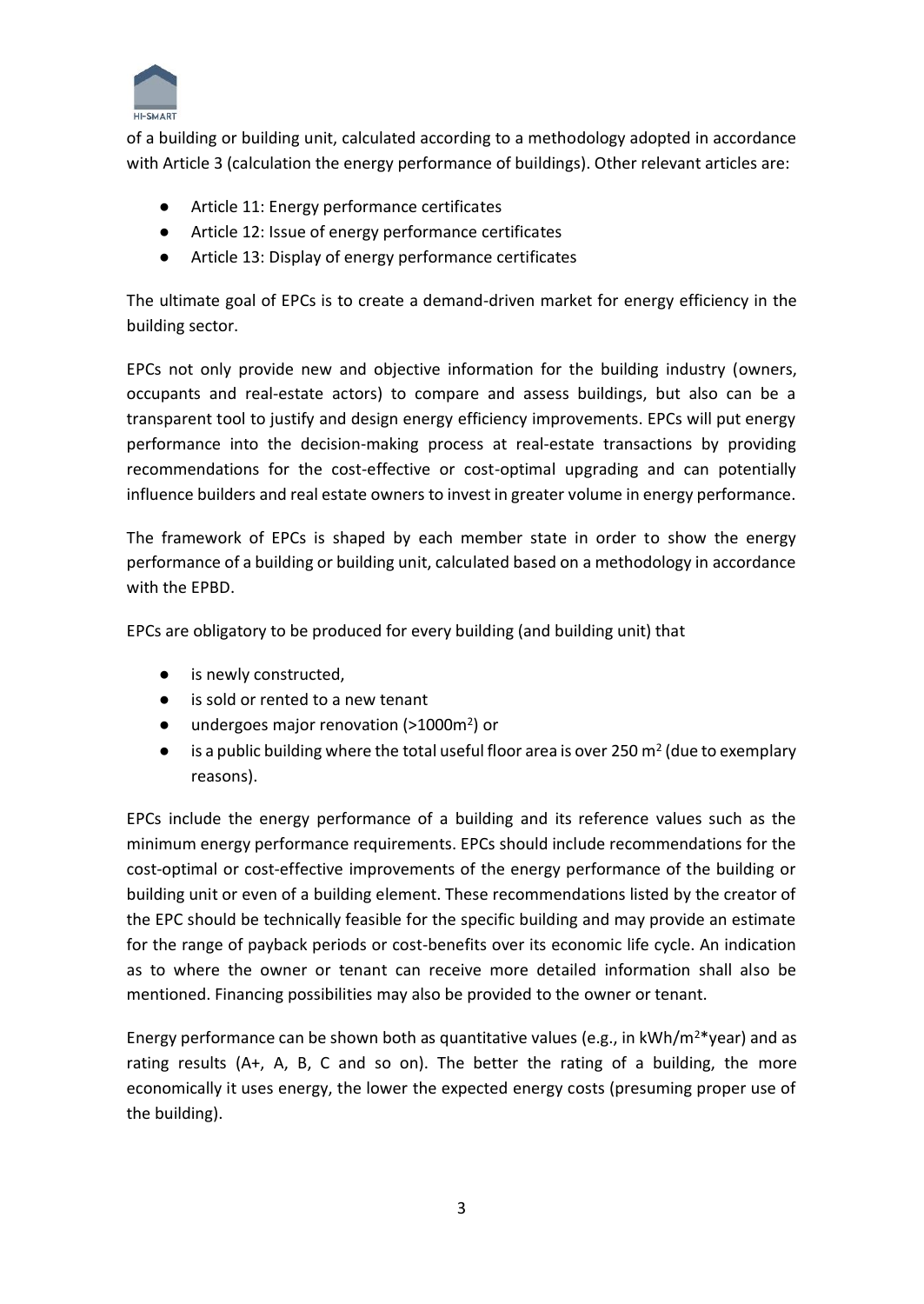

The transparency is an important requirement of the EPBD, because a copy of the EPC for buildings that are constructed, sold or rented out to a new tenant or buyer shall be shown and handed over to them. And for public buildings with a total floor area of over  $>$  250 m<sup>2</sup> EPCs should be displayed in a room frequently visited by the public.

The validity of the energy performance certificate shall not exceed 10 years.

There are two types of calculation methodologies of EPCs: asset rating (using standardized values) and operational rating (based on measured data). Asset rating gives an independent result of users' habit, which is hardly feasible in case of the operational method.

First page of the EPCs summarizes the main results presenting at least:

- basic information on the building,
- date of the certificate,
- the visualized result of the EPC by rating,
- achievable level of performance and main recommendations for reaching it.

(See Figure 1.3.1)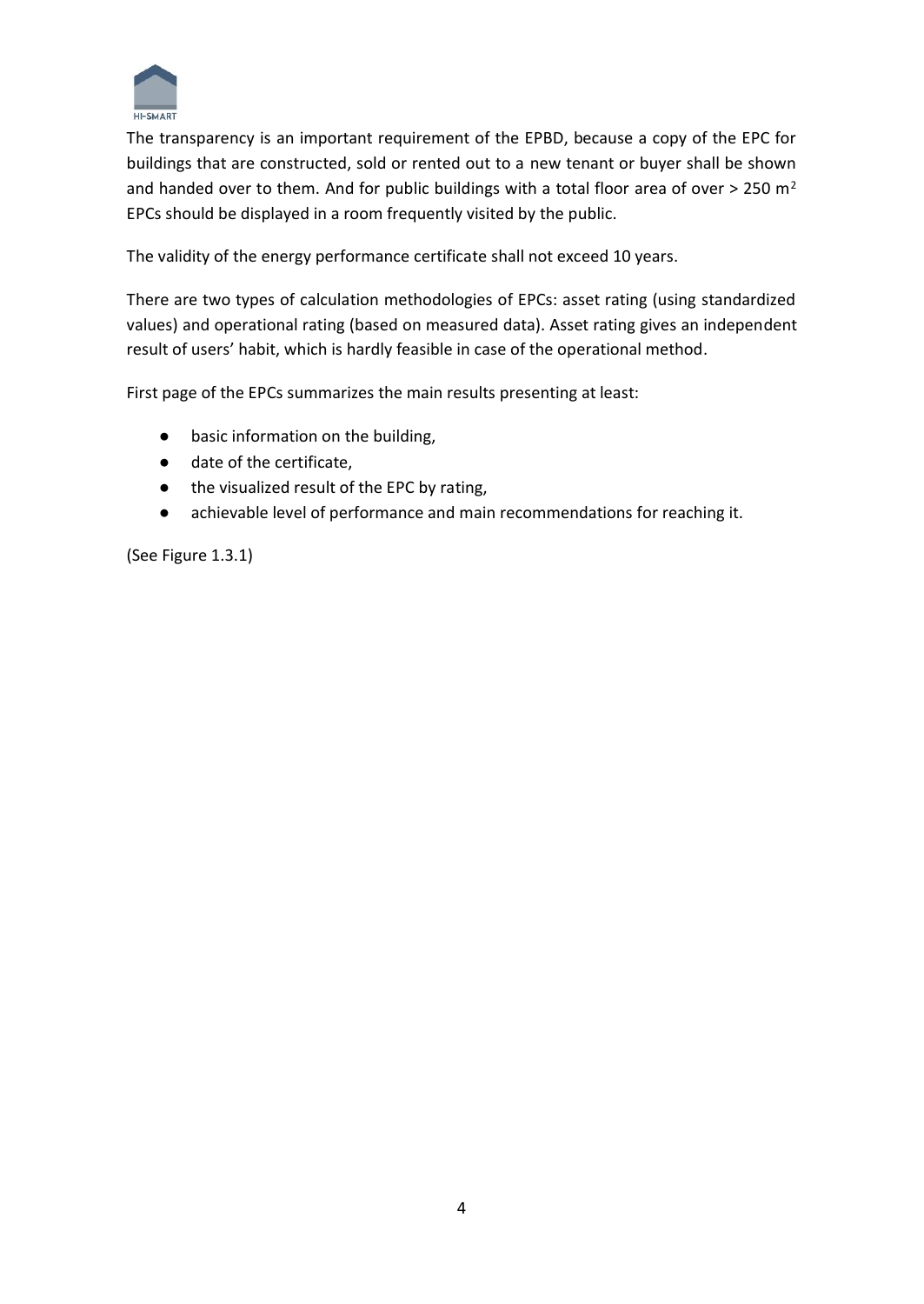

## **Energy Performance Certificate**

## **BHMGovernment**

| <b>Dwelling type:</b><br>Date of assessment:<br>Date of certificate: | Semi-detached house<br>30 September 2016<br>01 October 2016                                                                                                              | <b>Reference number:</b><br><b>Type of assessment:</b><br><b>Total floor area:</b> | RdSAP, existing dwelling<br>$135 \text{ m}^2$ |
|----------------------------------------------------------------------|--------------------------------------------------------------------------------------------------------------------------------------------------------------------------|------------------------------------------------------------------------------------|-----------------------------------------------|
| Use this document to:                                                |                                                                                                                                                                          |                                                                                    |                                               |
| ٠                                                                    | Compare current ratings of properties to see which properties are more energy efficient<br>Find out how you can save energy and money by installing improvement measures |                                                                                    |                                               |
|                                                                      | <b>Estimated energy costs of dwelling for 3 years:</b>                                                                                                                   |                                                                                    | £11,010                                       |

| maturiated analysis and an attenuing for a last at |                      |                        |                                 |  |  |
|----------------------------------------------------|----------------------|------------------------|---------------------------------|--|--|
| Over 3 years you could save                        | E 6.012              |                        |                                 |  |  |
| <b>Estimated energy costs of this home</b>         |                      |                        |                                 |  |  |
|                                                    | <b>Current costs</b> | <b>Potential costs</b> | <b>Potential future savings</b> |  |  |
| Lighting                                           | £420 over 3 years    | £252 over 3 years      |                                 |  |  |
| Heating                                            | £9,843 over 3 years  | £4,404 over 3 years    | You could                       |  |  |
| <b>Hot Water</b>                                   | £747 over 3 years    | £342 over 3 years      | save £6,012                     |  |  |
| Totals £ 11,010                                    | over 3 years         |                        |                                 |  |  |

These figures show how much the average household would spend in this property for heating, lighting and hot water and is not based on energy used by individual households. This excludes energy use for running appliances<br>like TVs, computers and cookers, and electricity generated by microgeneration.

#### **Energy Efficiency Rating**



The graph shows the current energy efficiency of your home

The higher the rating the lower your fuel bills are likely to be.

The potential rating shows the effect of undertaking the recommendations on page 3.

The average energy efficiency rating for a dwelling in<br>England and Wales is band D (rating 60).

The EPC rating shown here is based on standard<br>assumptions about occupancy and energy use and<br>may not reflect how energy is consumed by individual occupants.

| <b>Recommended measures</b>               | Indicative cost | <b>Typical savings</b><br>over 3 years |
|-------------------------------------------|-----------------|----------------------------------------|
| 1 Flat roof or sloping ceiling insulation | £850 - £1,500   | £756                                   |
| 2 Cavity wall insulation                  | $£500 - £1,500$ | £ 2,178                                |
| 3 Floor insulation (suspended floor)      | £800 - £1,200   | £ 249                                  |

make your home warmer and cheaper to run

Page 1 of 4

**Figure 1.3.1: An EPC from UK**

Source: **<https://www.everest.co.uk/epc-energy-performance-certificate-in-depth-guide/>**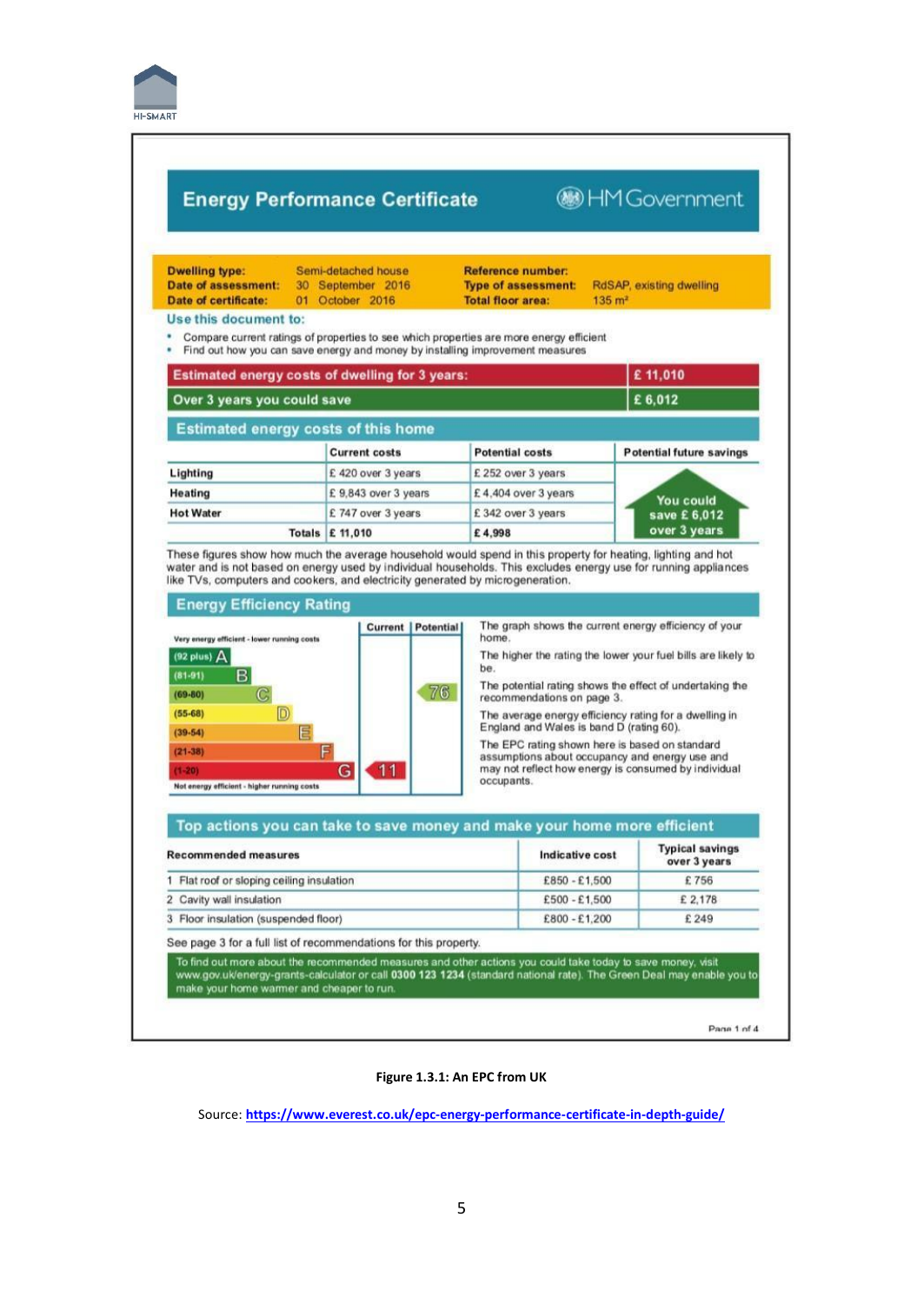

All Member States should create a system in order to ensure that EPCs are carried out in an independent manner by qualified and/or accredited experts. Furthermore, an independent quality control system also should be established to validate the input data, results and recommendations, on-site visit of the building or other equivalent measures.

List of qualified experts and information on performed EPCs shall be publicly available. The responsible authorities shall make a random selection of at least a statistically significant percentage of all energy performance certificates issued annually and subject those certificates to verification.

Table 1.3.2 presents similarities and differences between the regulatory frameworks of Highsmart project countries.

|                                                                                                                             | <b>Hungary</b>                                                   | Slovakia                                | Germany                           |
|-----------------------------------------------------------------------------------------------------------------------------|------------------------------------------------------------------|-----------------------------------------|-----------------------------------|
| Bodies in charge of qualified<br>experts' accreditation                                                                     | Professional<br>association                                      | Governmental<br>body                    | No accreditation<br>scheme        |
| Registers of qualified and/or<br>accredited experts                                                                         | Mandatory<br>register                                            | Mandatory<br>register                   | Voluntary<br>registers            |
| Type of software used to<br>calculate<br>energy<br>performance certificates                                                 | Private software                                                 | Private software                        | Private software                  |
| On-site visit or inspection<br>requirements to issue an EPC<br>the<br>case<br>of<br>existing<br>in<br>residential buildings | Not required                                                     | Required                                | Not required                      |
| responsible<br>for<br><b>Bodies</b><br>performing quality checks on<br>performance<br>energy<br>certificates                | Professional<br>association                                      | Central<br>governmental<br>body         |                                   |
| Calculated (asset rating) or<br>actual energy consumption<br>(operational rating)                                           | Asset rating                                                     | Operational<br>rating                   |                                   |
| Penalty system for qualified<br>experts and/or companies for<br>poor quality of EPC issued                                  | Administrative<br>Monetary penalty<br>and<br>monetary<br>penalty |                                         | Monetary penalty                  |
| <b>EPC registers</b>                                                                                                        | EPC<br>Central<br>register                                       | Central<br><b>EPC</b><br>register       | <b>EPC</b><br>Central<br>register |
| <b>Public</b><br><b>EPC</b><br>to<br>access<br>databases                                                                    | Access for some<br>organisations                                 | Public access with<br>protected privacy | No public access                  |
| <b>Performance indicator</b>                                                                                                | kWh/m <sup>2</sup> a                                             | kWh/m <sup>2</sup> a                    | kWh/m <sup>2</sup> a              |
| <b>Recommendations</b><br>for<br>improvement<br>the<br>energy<br>performance                                                | Yes                                                              | Yes                                     | Yes                               |

**Table 1.3.2: EPC schemes in Hungary, Slovakia and Germany (own compilation)**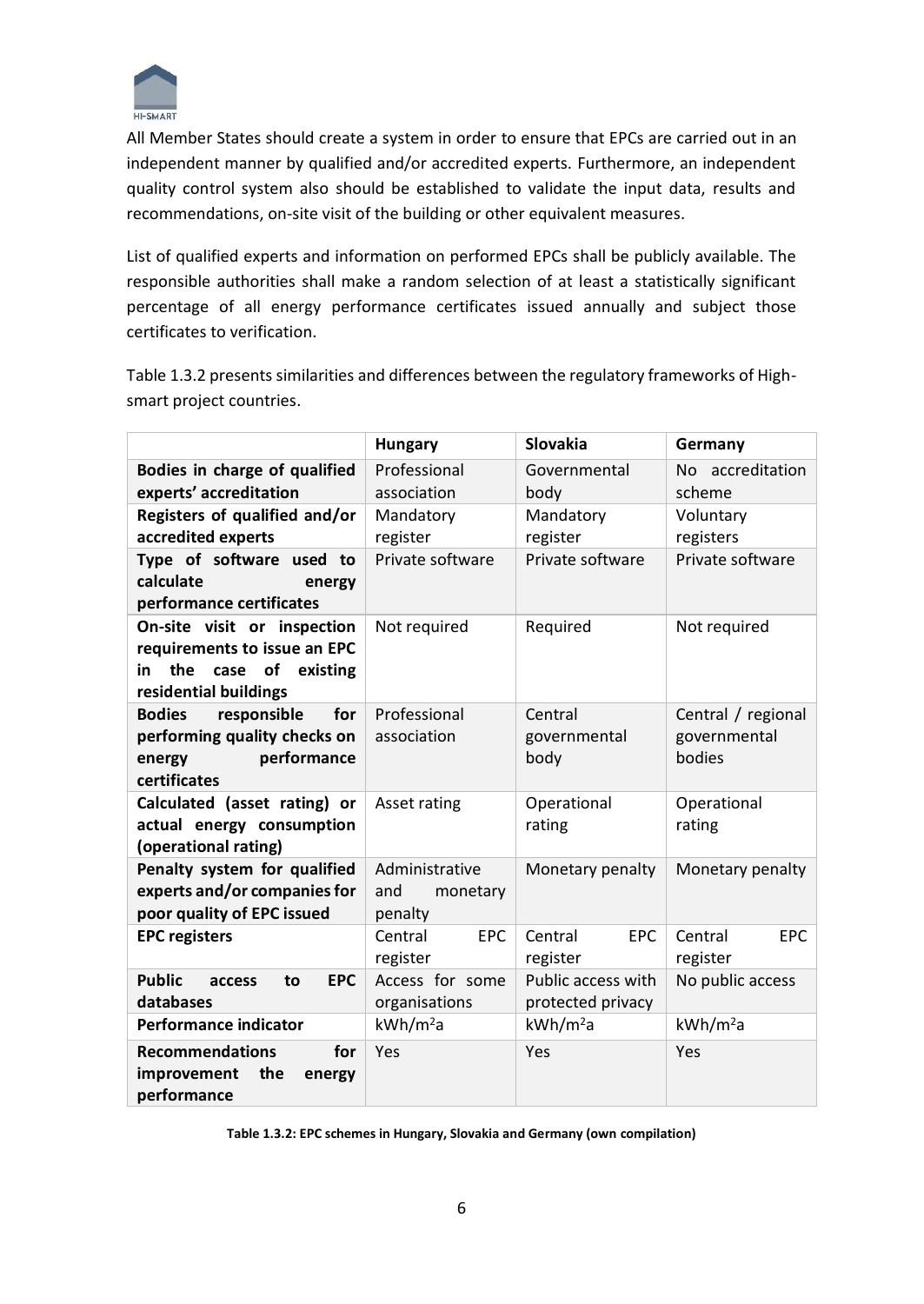

The examples from the member states show that there are widely different methods for including nZEB in the EPC. Often no adaptation is needed, or only small adjustments or additional energy performance classes; a scale may be suitable for including nZEBs and even the 'plus energy' building level (a building that produces more energy than it consumes over an annual period). Many member states chose not to show the nZEB level explicitly on the EPC front page.

## 1.3.2 ENERGY AUDITS

The EED declares that large companies should conduct energy audits at least every four years. The definition of the energy audit by the EU says that "a systematic procedure with the purpose of obtaining adequate knowledge of the energy consumption profile of a building or group of buildings, an industrial or commercial operation or installation or a private or public service, identifying and quantifying cost-effective energy saving opportunities, and reporting the findings". Aim of the energy audits is to support the contribution of the private sector to the EU 2020's objectives. Energy audits should be performed in an independent way, based on standards such as:

- EN 16247-1 (Energy audits) defines the attributes of a good quality energy audit, from clarifying the best approach in terms of scope, aims and thoroughness to ensuring clarity and transparency. It applies to commercial, industrial, residential and public-sector organisations, excluding individual private dwellings (for which EPC can/must be effectuated.
- $\bullet$  EN ISO 50001 (Energy management<sup>1</sup>) For energy audits carried out as part of an energy management system
- EN ISO 14001 (Environmental management) Where the management system includes an energy audit

Energy audits help every relevant stakeholder concerned by the building's or a system's energy efficiency to assess the existing energy consumption and identify the whole range of opportunities to save energy. This should then result in recommendations on concrete saving measures and allow the identification and prioritization or ranking of transferrable opportunities for improvement. In this way, energy audits tackle the information gap that is one of the main barriers to energy efficiency.

Energy audits are also the basis for the development of a market for energy services. The result of an energy audit may be, for example, a recommendation for window replacement, for insulation of piping in a factory or for setting up a comprehensive energy management system in commercial buildings, among other recommendations. Furthermore, energy audits are not only focus on technical solutions such as replacements or retrofits, as significant

 $<sup>1</sup>$  An energy management system is a set of interrelated or interacting elements of a plan</sup> which sets an energy efficiency objective and a strategy to achieve that objective.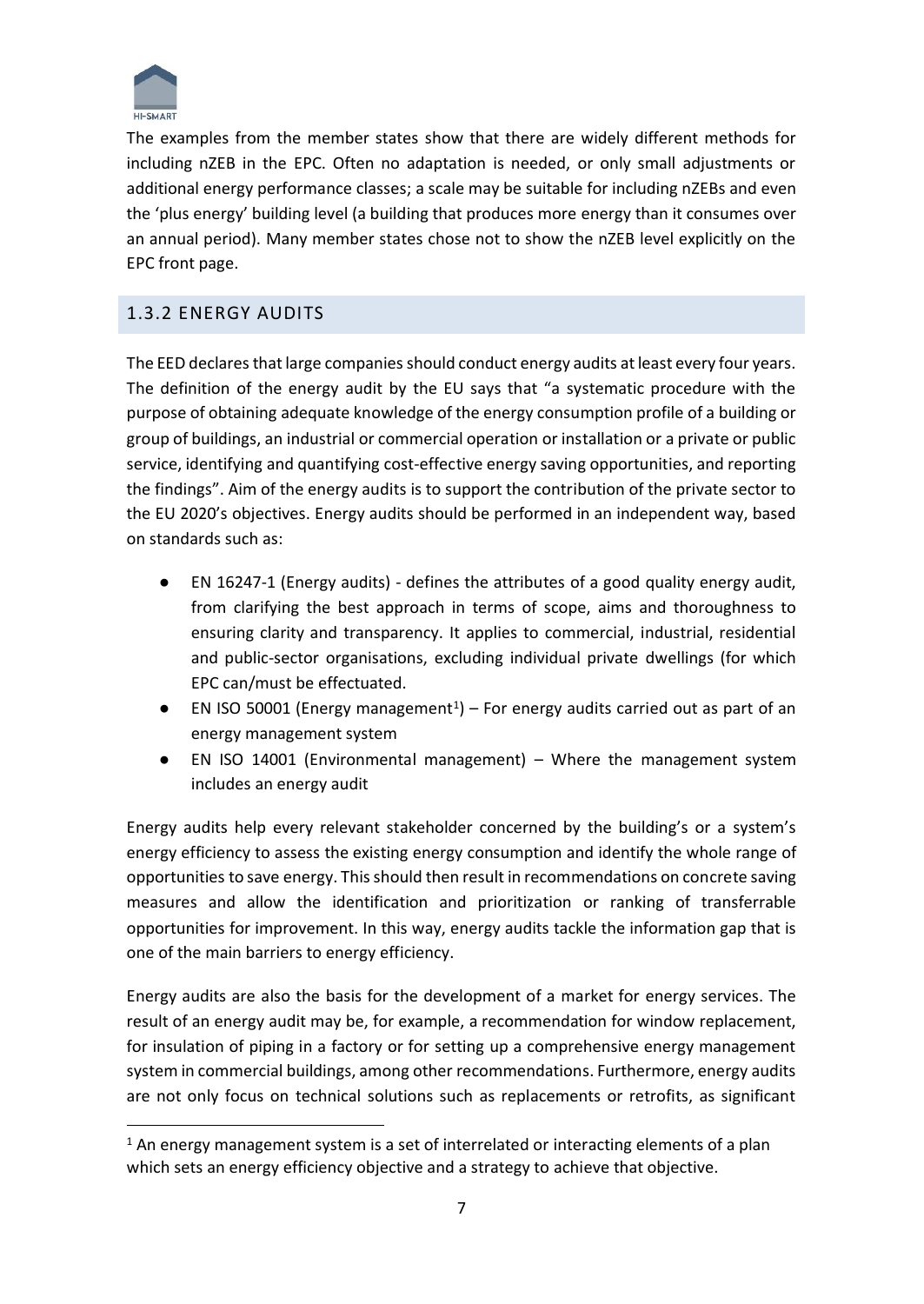

opportunities for improvement may also exist in connection to the operation, both industrial and commercial, for example the more efficient operation and continual optimization of operating procedures, control parameters, logistic and layout optimization and maintenance planning. So, actions proposed by the audit can be free, can have a short or long payback period.

Energy audits may also be part of a broader environmental audit that considers storage possibilities, connection to district heating and cooling networks or potential for demand response in industries and commercial buildings. A private or public service, e.g. city public transport system, may also be subject to an energy audit that results in the identification of cost-effective energy saving opportunities.

Member states should promote and regulate high quality and cost-effective energy audits to all final customers, fulfilling minimum criteria based on the EED's criteria and carried out by qualified and/or accredited experts or supervised by independent authorities. For large enterprises, this process should be mandatory with an effective, proportionate and dissuasive penalty system.

Energy audits are obligatory for 'large enterprises that are not SMEs' for which various definitions can therefore be observed across Member States. The definition of SMEs (dispensed from energy audits) in the EED is based on threshold values for employees and two financial criteria that are linked in a defined way, as well as certain additional criteria for the determination of the status of an enterprise. Some Member States use the employee and financial thresholds according to the EU definition, but they link them in a different way from that stated in the Directive; others have modified the threshold values and some have decided to include additional companies in the mandatory audits. Others are also encouraged to undertake energy audits and implement the resulting recommendations. Penalties for non-compliance vary considerably in Member States, ranging from EUR 10,000 to 200,000 EUR.

In general (based on the Commission Recommendation 2003/361/EC of 6 May 2003 concerning the definition of micro, small and medium-sized enterprises) large enterprises have more than 250 employees AND a turnover higher than 50M EUR OR/AND a balance sheet over 43M EUR (see Figure 1.3.2).

| ees   |             | Employ- Turnover Balance   Outcome  <br><b>Sheet Total</b> |            | <b>Reason</b>                         |
|-------|-------------|------------------------------------------------------------|------------|---------------------------------------|
| < 250 | $\leq$ C50m | $\leq$ C43m                                                | <b>SME</b> | Meets all criteria                    |
| < 250 | $\leq$ C50m | $>$ $C43m$                                                 | <b>SME</b> | Meets main and one secondary criteria |
| < 250 | $>$ $C50m$  | $\leq$ C43m                                                | <b>SME</b> | Meets main and one secondary criteria |

**Figure 1.3.2: Who does not need an energy audit?**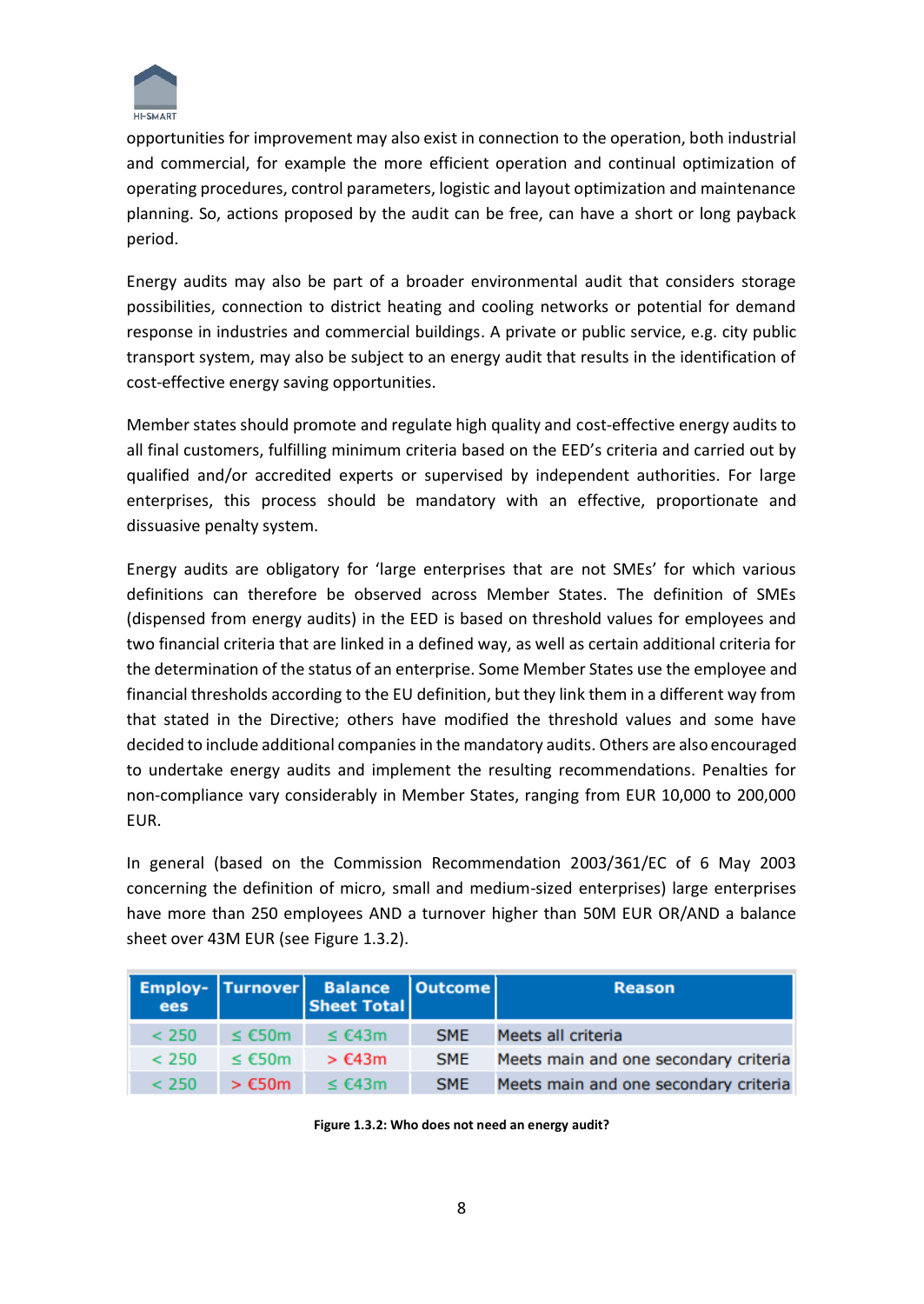

Generally, the main elements of an energy audit are:

- Review of current technical plans (electrical, construction, installation etc.)
- Live survey of the building (measured up-to-date energy consumption data)
- Review of the building structure (exterior walls, cover/roofing panel, doors/windows)
- Review of heating and cooling systems (heat generators, heat transmitters, control engines, etc.)
- Review of sanitary hot water system
- Review of the lighting system
- Explore common failures and bugs at the operating experience
- Address life-cycle costs (or returns on investment) rather than simple payback periods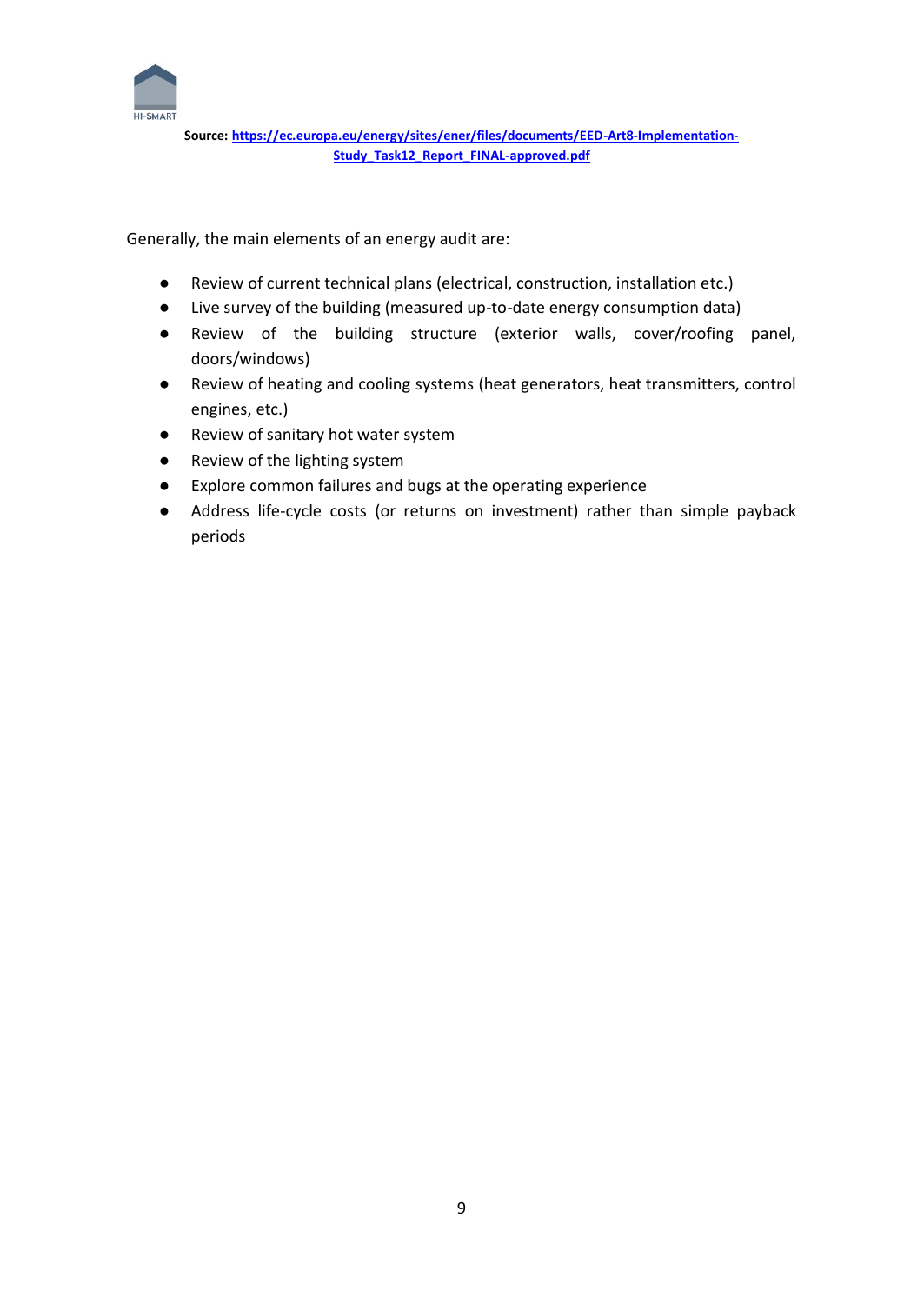

|                                                                    | <b>Hungary</b>                                                                                                                                                                                                                                                                                                                                                                              | Slovakia                                                                                                                                                                                                                                                                            | Germany                                                                                                                                                                                                                                                                                                                                         |
|--------------------------------------------------------------------|---------------------------------------------------------------------------------------------------------------------------------------------------------------------------------------------------------------------------------------------------------------------------------------------------------------------------------------------------------------------------------------------|-------------------------------------------------------------------------------------------------------------------------------------------------------------------------------------------------------------------------------------------------------------------------------------|-------------------------------------------------------------------------------------------------------------------------------------------------------------------------------------------------------------------------------------------------------------------------------------------------------------------------------------------------|
| Bodies in charge of the<br><b>EED implementation</b>               | Governmental body, operational<br>level: Hungarian Energy Authority<br>(HEA)                                                                                                                                                                                                                                                                                                                | Governmental<br>operational<br>body,<br>level: national energy agency                                                                                                                                                                                                               | Governmental body                                                                                                                                                                                                                                                                                                                               |
| Audit is mandatory for<br>companies                                | large enterprises (in line with the<br>EC definition)                                                                                                                                                                                                                                                                                                                                       | exceeding certain energy demand<br>thresholds in 2009 (5,500 MWh;<br>2,500 MWh in agricultural sector),<br>amended according to EED in 2014:<br>all large enterprises (in line with the<br>EC definition) +<br>all organisations that request public<br>funding for energy projects | having (a) 250 or more employees or (b)<br>less than 250 employees, but more than<br>EUR 50m turnover and EUR 43m balance<br>sheet (for two consecutive financial years).<br>The respective entity usually has to<br>undertake an economic activity to fall<br>under the regulation (does not depend on<br>the private or public legal nature). |
| <b>Number of companies</b><br>under the scope of the<br>regulation | 4-7000                                                                                                                                                                                                                                                                                                                                                                                      | 1000                                                                                                                                                                                                                                                                                | app. 50.000                                                                                                                                                                                                                                                                                                                                     |
| <b>Exceptions</b>                                                  | A certified ISO 50001 energy<br>management system can serve as<br>an alternative if it includes an<br>audit and meets all requirements<br>of the mandatory audit.<br>A member of a group of<br>undertakings which would qualify<br>as an SME as such and which has<br>an average total annual energy<br>consumption of less than 3 GWh<br>in the 3 years preceding the year<br>of the audit | Energy management systems that<br>require the implementation of energy<br>audits can be used as a substitute as a<br>stand-alone audit for the first time<br>and then continue with ISO 50001.                                                                                      | All municipalities and institutions with<br>predominantly statutory activities.<br>Companies having an ISO 50001 certified<br>management system<br>or<br>energy<br>an<br>environmental management system in line<br>with EMAS in place                                                                                                          |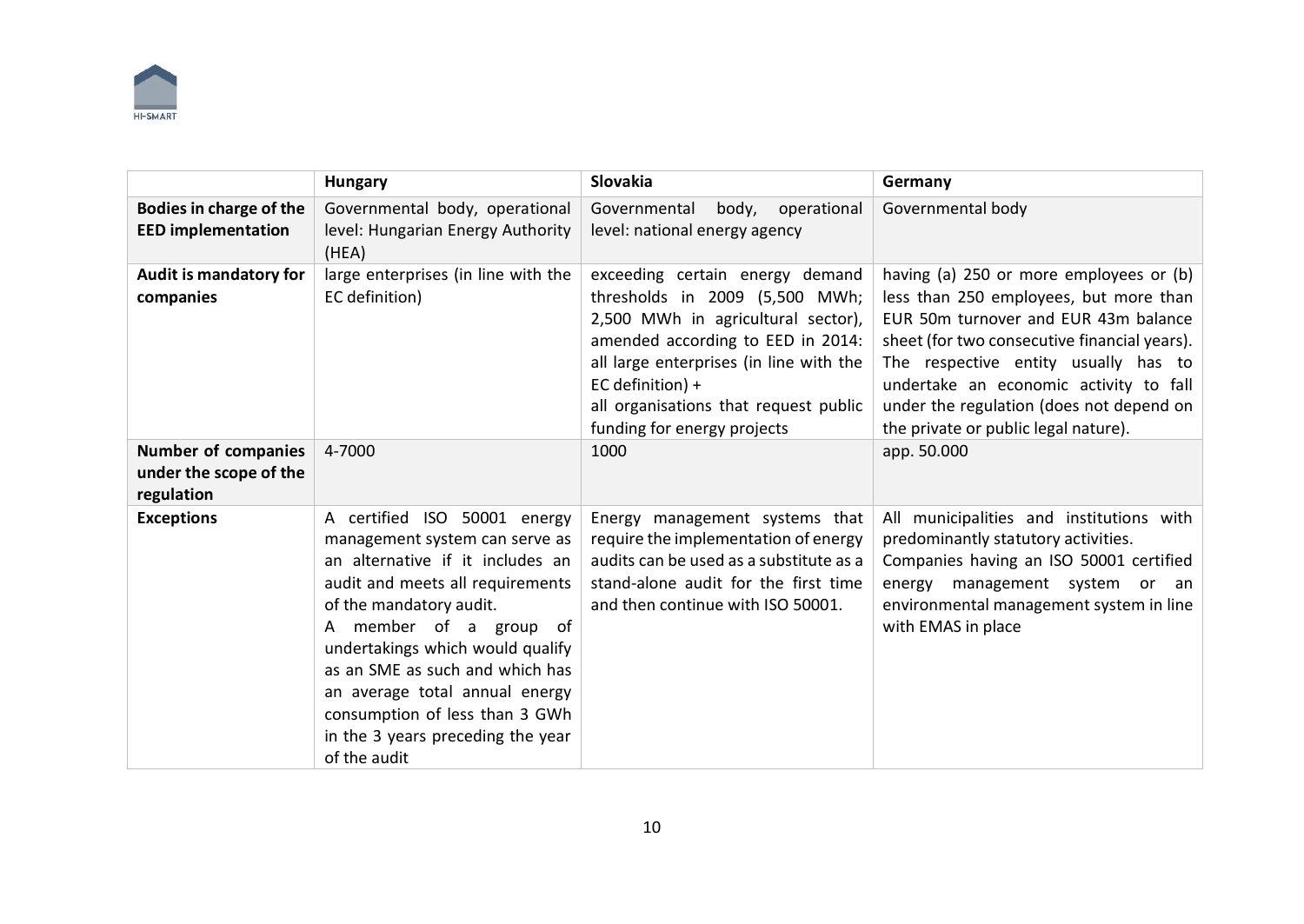

| <b>Centrally</b><br>recorded<br>energy audits | Energy auditors have to submit<br>information about the audit<br>online to the HEA.                                                                                                                                                                                                     | Yes                                                                                                                                                                                                                                                                                                                                                | <b>No</b>                                                                                                                                    |
|-----------------------------------------------|-----------------------------------------------------------------------------------------------------------------------------------------------------------------------------------------------------------------------------------------------------------------------------------------|----------------------------------------------------------------------------------------------------------------------------------------------------------------------------------------------------------------------------------------------------------------------------------------------------------------------------------------------------|----------------------------------------------------------------------------------------------------------------------------------------------|
| Minimum coverage                              | not defined                                                                                                                                                                                                                                                                             | 90% of energy demand including<br>transport (cross-border transport,<br>should be audited as part of the<br>headquarters' energy impact)                                                                                                                                                                                                           | 90% of the energy consumption of a<br>company, including transport (cross-<br>border as well)                                                |
| <b>Penalties</b><br>for<br>non-<br>compliance | companies: up to app. EUR 32,000<br>in the case of non-compliance<br>the<br>with<br>requirement<br>to:<br>implement an audit and up to<br>roughly EUR 48,000 in case of<br>repeated non-compliance<br>energy auditor: up to EUR 320 in<br>case of not meeting the audit<br>requirements | EUR $5,000 - 30,000$ depending on the<br>severity/repetitiveness of the non-<br>compliance                                                                                                                                                                                                                                                         | up to EUR 50,000                                                                                                                             |
| <b>Additional supporting</b><br>measures      | guide about reporting                                                                                                                                                                                                                                                                   | Slovak Sustainable Energy Finance<br>Facility supports energy efficiency<br>projects. Upon approval of the<br>application, industrial companies<br>must carry out an energy audit to<br>confirm that the most appropriate<br>energy saving measures have been<br>chosen. The implemented savings<br>must be verified later on by a third<br>party. | guideline and test scheme for classification<br>as small or medium sized enterprises by<br>Federal Office of Economics and Export<br>Control |

#### **Table 1.3.3: Energy audits in Hungary, Slovakia and Germany**

Based on: A Study on Energy Efficiency in Enterprises: Energy Audits and Energy Management System, EC, 2016